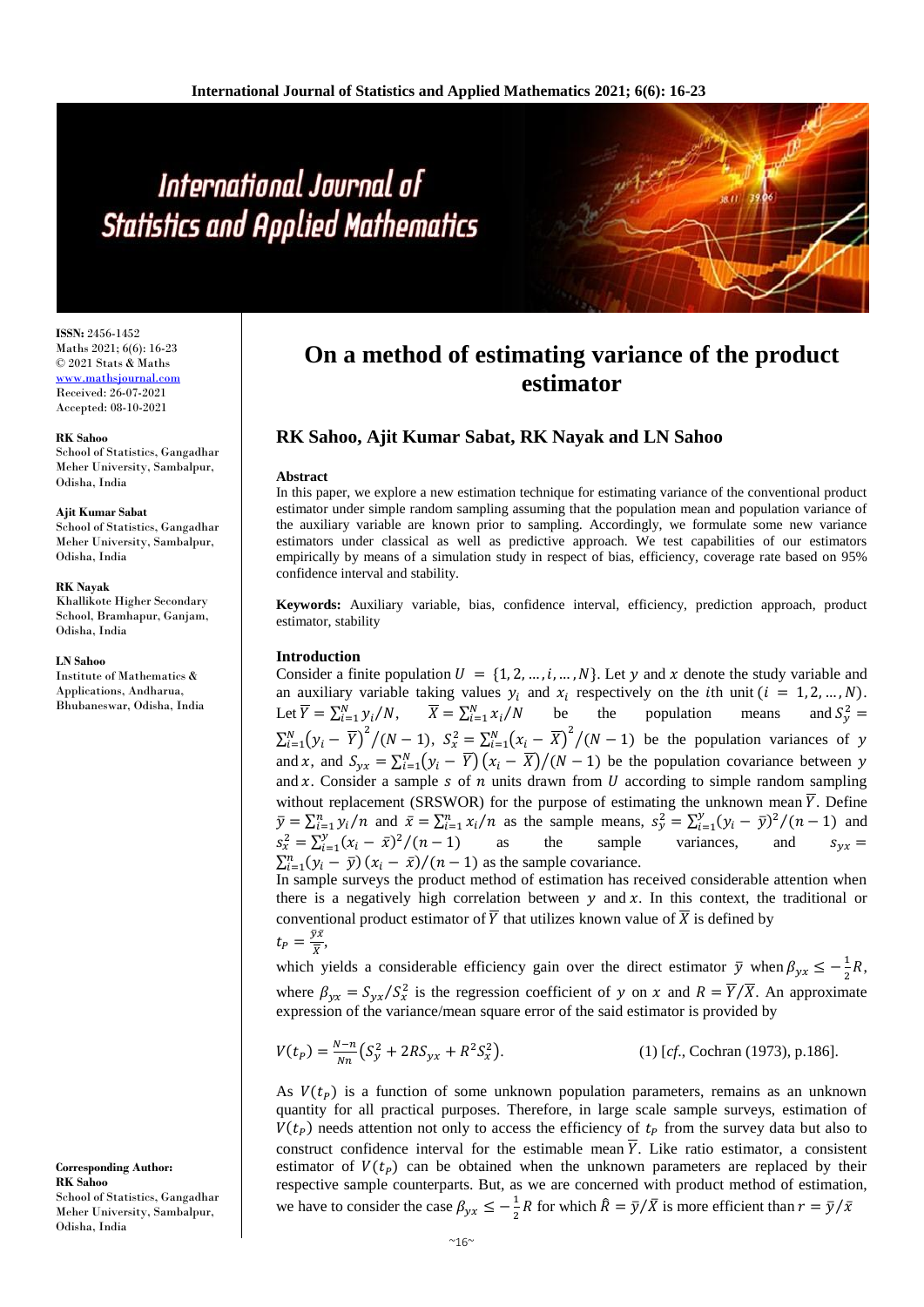International Journal of Statistics and Applied Mathematics [http://www.mathsjournal.com](http://www.mathsjournal.com/)

in estimating the ratio R. Hence, we feel that a plausible consistent estimator of  $V(t_p)$  can be easily framed after replacing  $S_y^2$ ,  $S_x^2$ ,  $S_{yx}$  and R by  $S_y^2$ ,  $S_x^2$ ,  $S_{yx}$  and R respectively. Such an estimator is of the form

$$
\hat{\mathcal{V}}_0 = \frac{N - n}{N n} \left( s_y^2 + 2 \hat{R} s_{yx} + \hat{R}^2 s_x^2 \right),\tag{2}
$$

which may be termed as the traditional or conventional estimator of  $V(t<sub>P</sub>)$ .

With an objective of achieving improvements over  $\hat{V}_0$ , we refer to Scott and Wu (1981) <sup>[19]</sup> and Wu (1982) <sup>[20]</sup> and accordingly consider two simple alternatives defined by

$$
\hat{\mathcal{V}}_1 = \left(\frac{\bar{x}}{\bar{x}}\right)\hat{\mathcal{V}}_0
$$
 and  $\hat{\mathcal{V}}_2 = \left(\frac{\bar{x}}{\bar{x}}\right)^2 \hat{\mathcal{V}}_0$ , respectively.

Here, in this work, we make an attempt to develop a new approach for estimating  $V(t_p)$  by giving stress on the estimation of unknown variance  $S_y^2$  of y and assuming that the population mean  $\overline{X}$  and population variance  $S_x^2$  of x are known.

#### **The Suggested Estimation MethoD**

Let us now rewrite the expression (1) in the following alternative form:

$$
V(t_P) = \frac{N - n}{Nn} \Big[ S_y^2 + 2RS_x^2 \left( \beta_{yx} + \frac{1}{2}R \right) \Big].
$$
 (3)

A comparison of this variance expression for  $t_p$  with the variance of  $\bar{y}$  given by  $V(\bar{y}) = \frac{N-n}{Nn}$  $\frac{\sqrt{N}}{Nn}S_y^2$  clearly shows that the former estimator is preferable to the later one when  $\beta_{yx} \leq -\frac{1}{3}$  $\frac{1}{2}R$ . By making use of expression (3), our new estimation mission considers the question of estimating unknown parameters  $S_y^2$ , R and  $\beta_{yx}$  for constructing a reasonable estimator for  $V(t_p)$ .

Survey sampling literature provides a number of efficient estimation techniques towards estimation of the unknown variance  $S_y^2$ utilizing information on the concomitant variable x. In this context, we may refer to Das and Tripathi (1978)  $^{[5]}$ , Isaki (1983)  $^{[8]}$ , Kadilar and Cingi (2006), Grover (2007)<sup>[6]</sup>, Yadav (2011)<sup>[21]</sup> among others who used classical approach, and Biradar and Singh (1998)<sup>[3]</sup>, Nayak and Sahoo (2012)<sup>[14]</sup> among others who used predictive approach. Here, we select a suitable estimator  $\hat{S}_y^2$  for  $S_y^2$ that makes use of supplementary information on x, and simply choose  $b_{yx} = s_{yx}/s_x^2$  and  $\hat{R}$  as estimators of  $\beta_{yx}$  and  $\hat{R}$ respectively. This operation obviously gives rise to a family of estimators for  $V(t<sub>P</sub>)$ , defined by

$$
\hat{V}(t_p) = \frac{N - n}{Nn} \left[ \hat{S}_y^2 + 2\hat{R}\hat{S}_x^2 \left( b_{yx} + \frac{1}{2}\hat{R} \right) \right]
$$
\n
$$
= \frac{N - n}{Nn} \left[ \hat{S}_y^2 + \hat{\eta}S_x^2 \right],\tag{4}
$$

where  $\hat{\eta} = 2\hat{R} \left( b_{yx} + \frac{1}{2} \right)$  $\frac{1}{2}\widehat{R}$ ).

#### **Construction of the new estimators**

For a given sample, it is easily understood that various selections of  $\hat{S}_y^2$  generates various estimators for  $V(t_p)$  from the generalized estimator  $\hat{V}(t_p)$  defined in (4). But in actual practice, implementation of this mechanism is not simple. Because, the variety of finite population variance estimation methods and variety of estimator selection criteria available in the survey sampling literature confusing us which estimator could be selected efficiently. However, we emphasize on the property of non-negativity of an estimator. It means that we do not consider such estimators of  $S_y^2$  those achieve negative values very frequently under repeated sampling from a given population. For example, based on this consideration we do not recommend  $\hat{S}_y^2 = s_y^2$  and  $\hat{S}_y^2 = s_y^2 \overline{X}/\overline{X}$  [*cf.*, Das and Tripathi (1978)] <sup>[5]</sup>. We now place below five new estimators of  $S_y^2$  which are taken into consideration for the present work:

$$
v_3 = s_y^2 S_x^2 / s_x^2
$$
 [Isaki (1983)]<sup>[8]</sup>  
\n
$$
v_4 = \frac{s_y^2}{s_x^2} S_x^2 + \frac{n N (\bar{x} - \bar{x})^2}{(N - n)(N - 1)} \left( r^2 - \frac{s_y^2}{s_x^2} \right)
$$
 [Biradar and Singh (1998)]<sup>[3]</sup>  
\n
$$
v_5 = \frac{s_y^2}{s_x^2} S_x^2 + \frac{n N (\bar{x} - \bar{x})^2}{(N - n)(N - 1)} \left( b_{yx}^2 - \frac{s_y^2}{s_x^2} \right)
$$
 [Biradar and Singh (1998)]<sup>[3]</sup>  
\n
$$
v_6 = \left( \frac{n - 1}{N - 1} \right) \left[ s_y^2 + r^2 \left( \frac{n - 1}{n - 1} S_x^2 - s_x^2 \right) \right]
$$
 [Nayak and Sahoo (2012)]<sup>[14]</sup>  
\n
$$
v_7 = \left( \frac{n - 1}{N - 1} \right) \left[ s_y^2 + b_{yx}^2 \left( \frac{N - 1}{n - 1} S_x^2 - s_x^2 \right) \right].
$$
 [Nayak and Sahoo (2012)]<sup>[14]</sup>

We use the said five estimators of  $S_y^2$  for  $\hat{S}_y^2$  in (4) and accordingly propose five new estimators for  $V(t_p)$  as reported in table 1.

| ĉ2<br>Selection of $\hat{S}_v$                                                     | n. | $\overline{\phantom{a}}$ | 11<br>ı | 22<br>" |
|------------------------------------------------------------------------------------|----|--------------------------|---------|---------|
| ΛĪ<br>--<br>$\sim$<br>$\sim$<br>$\sim$<br>L D<br>リレッ<br>۰۰ سا<br>$\sim$<br>∼<br>Nт |    |                          |         |         |

**Table 1:** Proposed Estimators of  $V(t_R)$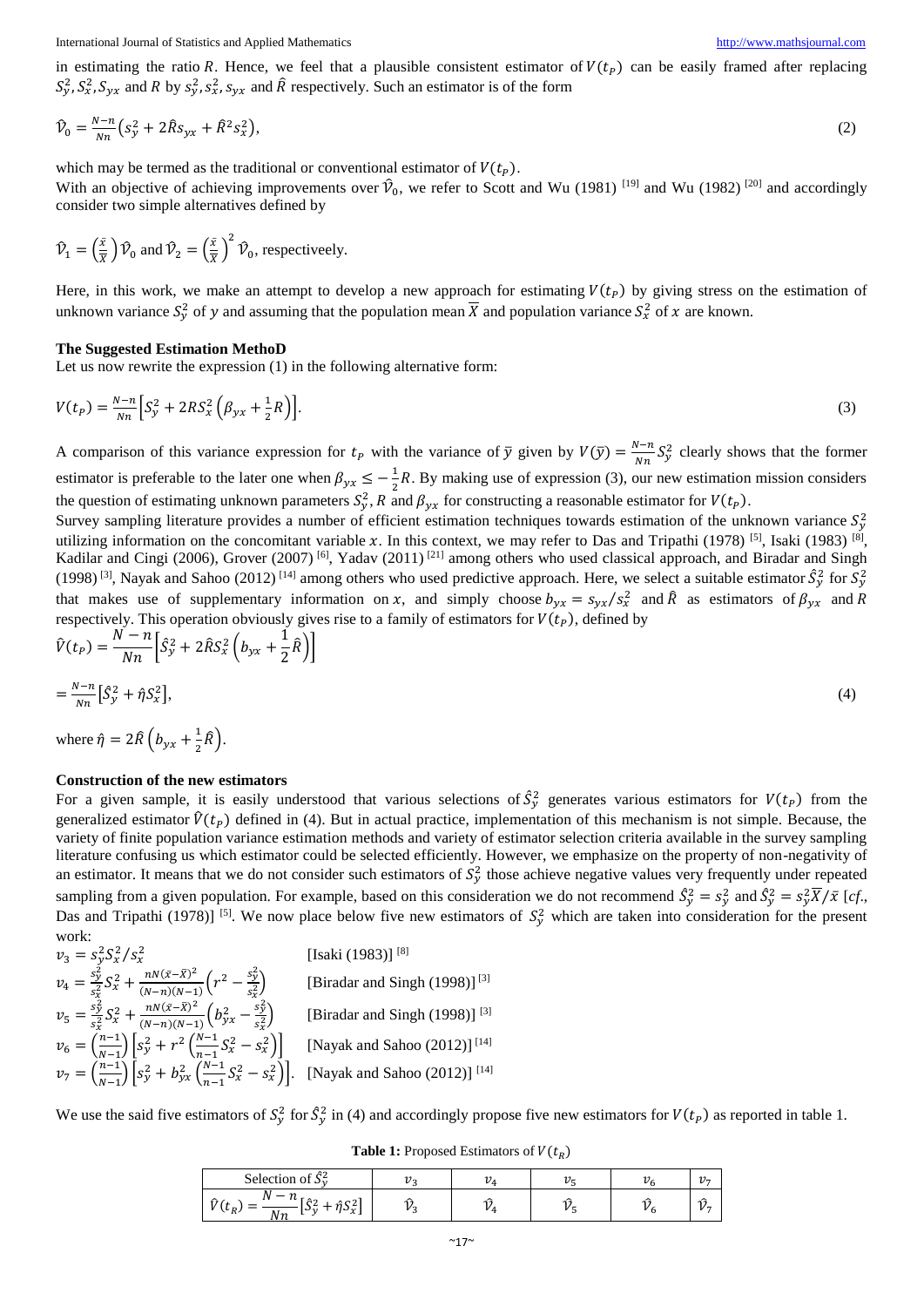#### **Performance of the Proposed Estimators**

After considering or proposing eight variance estimators in the preceding section, a desirable goal is to evaluate their performances in respect of different performance criteria. But, we see that even if our sampling scheme is simple *i.e*., SRSWOR, the proposed variance estimators are structurally complicated. Due to this, derivation of exact results on the bias, variance/mean square error and other performance measures of the estimators under a finite population set up is not straightforward and finally, a theoretical comparison of their performances is not practicable. On the other hand, asymptotic expressions found out using Taylor's Series Expansion Method, are not so simple to rely for drawing valid conclusions regarding relative merits of different estimators. Moving from these considerations, an effort has been made here to compare the performances of the proposed estimators empirically by carrying out a simulation study.

Four useful performance criteria *viz*., bias, standard error, coverage rate of confidence intervals and coefficient of variation, for comparing performances of the eight variance estimators  $\hat{V}_i$  ( $i = 0, 1, 2, ..., 7$ ) of  $V(t_p)$  are taken into consideration. These measures are explained as follows:

- (i) *Bias***:** Noting that the bias of an estimator is either negative or positive, for comparison purposes we consider its absolute value. For an estimator  $\hat{V}_i$ , this measure is defined by  $|Bias(\hat{V}_i)| = |E(\hat{V}_i) - V(t_P)|$ .
- (ii) *Standard Error (SE)*: Standard error of the estimator  $\hat{\mathcal{V}}_i$  is defined by  $SE(\hat{\mathcal{V}}_i) = +\sqrt{E[\hat{\mathcal{V}}_i]^2 [E(\hat{\mathcal{V}}_i)]^2}$ , which is of course a convenient and widely used indicator of precision or efficiency attained by the estimator.
- (iii) *Coverage Rate (CR) Based on 95% Confidence Interval for Estimating*  $\overline{Y}$ : When  $t_p$  is considered as a point estimator for the unknown mean  $\bar{Y}$ , a 95% confidence interval for  $\bar{Y}$  based on the variance estimator  $\hat{V}_i$  is given by  $t_R \pm 1.96\sqrt{\hat{V}_i}$ . This interval will contain the unknown mean  $\overline{Y}$  for an approximate proportion of 95% of repeated independent samples drawn from a given population if it is assumed that  $t_p$  is asymptotically normally distributed with mean  $\overline{Y}$  and variance  $V(t<sub>p</sub>)$ .
- (iv) *Coefficient of Variation (CV)***:** This is taken as one of the best measures of the stability of a survey estimator *i.e*., as a standardized statistical measure of variability of the probability distribution of the estimator  $[cf]$ , Rao  $(1969)$ <sup>[15]</sup>, Rao and

Bayless (1969) <sup>[16]</sup>, Bayless and Rao (1970)] <sup>[1]</sup>. The coefficient of variation of  $\hat{V}_i$  is given by  $CV(\hat{V}_i) = 100 \times \sqrt{\frac{E[\hat{V}_i - V(t_R)]^2}{[V(t_R)]^2}}$  $\frac{V_i^{-V(kR)}}{[V(t_R)]^2}$ , is also known as its relative standard error.

#### **Description of the simulation study**

The simulation study reported here uses data of 25 bivariate natural populations in which the variables  $y$  and  $x$  are negatively correlated. Source, size  $(N)$  and definitions of y and x for these populations are presented in table 2. We consider 3,000 independent samples of sizes  $n = 2, 4, 6$  and 8 drawn without replacement from each population when  $\binom{N}{n}$  $\binom{n}{n} \geq 3000$ , otherwise all  $\binom{N}{n}$  $\binom{n}{n}$  possible samples are considered. Based on the observed values of  $(y, x)$  of each realized sample, the estimates  $t_p$ and  $\hat{V}_i$  (*i* = 0, 1, 2, ..., 7) are calculated. Then considering such values for the considered samples, the measures  $|Bias(\hat{V}_i)|$ ,  $SE(\hat{V}_i)$  and  $CV(\hat{V}_i)$  are computed in the usual manner. For each sample, the confidence interval is calculated and then counting the number of intervals that contain the true value of  $\overline{Y}$ , the coverage rates are finally calculated and expressed in percentage.

The numerical results in favor of |bias|, SE, CR and CV for all competing estimators and all populations are summarized in tables 3, 4, 5 and 6 respectively. The entries for the best performer cases are boldly printed and those for the second best performer cases are underlined. Results for  $n = 2$  and 8 are not given because the pattern is similar to those of  $n = 4$  and 6 respectively. Discussions on the empirical findings are briefly described in subsections 5.1, 5.2, 5.3 and 5.4.

#### *Findings on the Bias*

Computed values on the |bias| of the competing estimators displayed in table 3 revel that, for  $n = 4$ , the conventional estimator  $\hat{V}_0$  is the least biased in 12 populations whereas  $\hat{V}_6$  and  $\hat{V}_7$  are respectively the same in 4 and 8 populations. A similar trend was also noticed for  $n = 2$ . But, for  $n = 6$ ,  $\hat{V}_7$  emerges out as the best performer as it is decidedly the least biased, second least biased and third least biased in 12, 7 and 2 populations respectively. On the other hand,  $\hat{V}_6$  turns out as the second best performer as it is the least biased, second least biased and third least biased in 6, 4 and 6 cases respectively. On the same consideration, for  $n = 6$ , we accept  $\hat{V}_0$  as the third best performer because it is ranked as first or second or third in 12 populations. The said findings indicate that for increased sample size the estimators  $\hat{V}_6$  and  $\hat{V}_7$  improve gradually compared to  $\hat{V}_0$  and rest of the estimators. The estimators  $\hat{V}_1$  and  $\hat{V}_2$  also appear to be less biased than others in some cases whereas  $\hat{V}_3$ ,  $\hat{V}_4$  and  $\hat{V}_5$  behave very much erratically and turn out as the worst performer.

#### *Findings on the Standard Error*

From the summarized simulated results given in table 4, we see that the SE of all estimators (with few exceptions) usually decrease with enlargement of sample size. On the average,  $\hat{V}_6$  is emerged as the best performer because on the magnitude of SE it occupies first, second and third positions in 11, 10 and 3 cases respectively for  $n = 4$ , and in 14, 9 and 2 cases respectively for  $n = 6$ . On the same ground, we identify  $\hat{V}_7$  and  $\hat{V}_0$  as the second and third best performers which are the most efficient in 7 and 5 populations for  $n = 4$ , and 8 and 3 populations for  $n = 6$  respectively. In about 6 cases, for both  $n = 4$  and  $n = 6$ ,  $\hat{V}_1$ happens to be more efficient than others whereas  $\hat{V}_2$ ,  $\hat{V}_3$ ,  $\hat{V}_4$  and  $\hat{V}_5$  are consistently less efficient than others.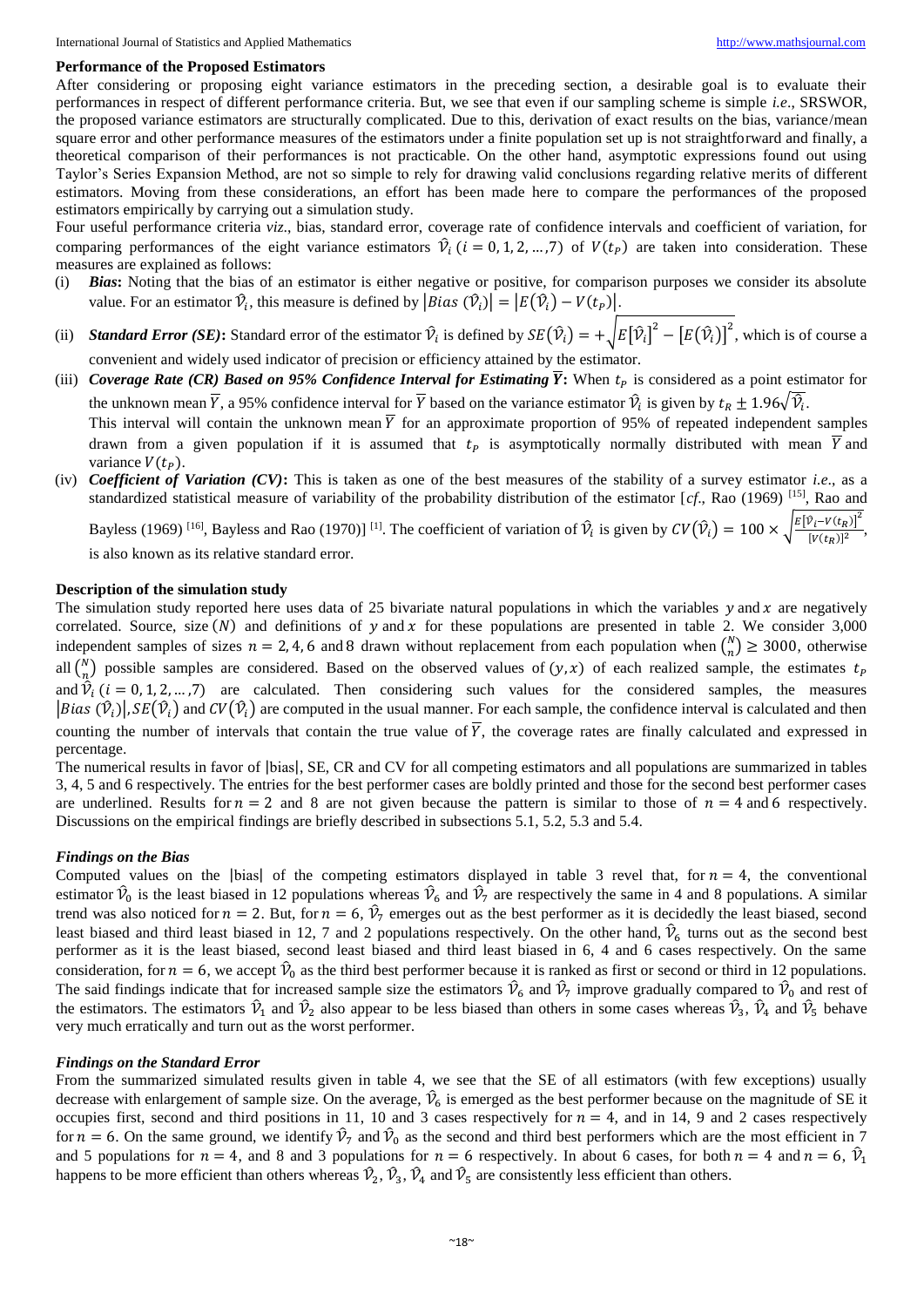| Pop. No.       | <b>Source</b>                                       | N                                               | y                                               | $\pmb{\chi}$                                                |
|----------------|-----------------------------------------------------|-------------------------------------------------|-------------------------------------------------|-------------------------------------------------------------|
| 1              | Gujarati and Porter (2009, p.406) <sup>[7]</sup>    | 35 passenger cars (1-35)                        | average miles per gallon                        | engine HP                                                   |
| $\overline{2}$ | Gujarati and Porter (2009, p.406) <sup>[7]</sup>    | 35 passenger cars (36-70)                       | average miles per gallon                        | engine HP                                                   |
| 3              | Gujarati and Porter (2009, p.168) <sup>[7]</sup>    | 32 countries $(1-32)$                           | child mortality                                 | female literacy rate                                        |
| $\overline{4}$ | Gujarati and Porter (2009, p.168) <sup>[7]</sup>    | 32 countries $(33-64)$                          | child mortality                                 | female literacy rate                                        |
| 5              | Gujarati and Porter (2009, p.51) <sup>[7]</sup>     | 27 years                                        | average hourly earnings                         | civilian labor force<br>participation rate                  |
| 6              | Maddala (1992, p.194) <sup>[11]</sup>               | 34 rural lands $(1-34)$                         | sale price of land                              | distance from airport                                       |
| 7              | Maddala (1992, p.194) <sup>[11]</sup>               | 33 rural lands (35-67)                          | sale price of land                              | distance from airport                                       |
| 8              | Morrison (1990, p.470) <sup>[13]</sup>              | 26 lighter and heavier under wt.<br>young males | pigment creatinine                              | phosphate (mg/mL)                                           |
| 9              | Morrison (1990, p.470) <sup>[13]</sup>              | 19 lighter and heavier obese<br>young males     | pigment creatinine                              | phosphate (mg/mL)                                           |
| 10             | Bhuyan (2005, p.4) <sup>[2]</sup>                   | 28 married couples of middle<br>class families  | fertility level (no. of ever born<br>children)  | education level of father<br>(in completed years)           |
| 11             | Bhuyan (2005, p.224) <sup>[2]</sup>                 | 20 married couples (1-20)                       | no. of ever born children                       | education of mother (in<br>completed years of<br>schooling) |
| 12             | Bhuyan (2005, p.76) <sup>[2]</sup>                  | 28 two times milking cows                       | daily milk production                           | wt. of cow after lactation<br>period                        |
| 13             | Bhuyan (2005, p.76) <sup>[2]</sup>                  | 28 three times milking cows                     | daily milk production                           | wt. of cow after lactation<br>period                        |
| 14             | Johnson and Wichern (2007, p.215) <sup>[9]</sup>    | 20 healthy females                              | sweat rate                                      | potassium content                                           |
| 15             | Rawlings, Pantula and Dickey (1998, p.396)<br>[17]  | 20 plots (depth 1)                              | sand percentage                                 | silt percentage                                             |
| 16             | Rawlings, Pantula and Dickey (1998, p.396)<br>[17]  | 20 plots (depth 2)                              | clay percentage                                 | sand percentage                                             |
| 17             | Montgomery, Peck and Vining (2012, p.556)<br>[12]   | 32 automobiles                                  | miles/gallon                                    | horsepower                                                  |
| 18             | Montgomery, Peck and Vining (2012, p.15)            | 20 obs.                                         | shear strength                                  | age of propellant                                           |
| 19             | Montgomery, Peck and Vining (2012, p.291)           | 16 obs.                                         | conversion of $n$ – heptane to<br>acetylene (%) | contact time (sec)                                          |
| 20             | Montgomery, Peck and Vining (2012, p.483)<br>$[12]$ | 20 time periods                                 | selling price of toothpaste per<br>pound        | market share of<br>toothpaste                               |
| $21\,$         | Montgomery, Peck and Vining (2012, p.572)<br>[12]   | 32 young red wines                              | quality rating (20 maximum)                     | total SO <sub>2</sub> (ppm)                                 |
| 22             | Montgomery, Peck and Vining (2012, p.558)<br>[12]   | 27 Belle Ayr liquefaction runs                  | CO <sub>2</sub>                                 | space time (min)                                            |
| 23             | Montgomery, Peck and Vining (2012, p.558)<br>$[12]$ | 27 Belle Ayr liquefaction runs                  | oil yield                                       | coal total                                                  |
| 24             | Rencher (2002, p.269) <sup>[18]</sup>               | $23$ obs. $(1-23)$                              | evaporation                                     | minimum daily relative<br>humidity                          |
| 25             | Rencher (2002, p.269) <sup>[18]</sup>               | 23 obs.(24-46)                                  | evaporation                                     | minimum daily relative<br>humidity                          |

# **Table 3:** |Bias| of the Variance Estimators

| $\boldsymbol{n}$ | Pop. No.       | $\widehat{\mathcal{V}}_0$ | $\widehat{\mathcal{V}}_1$ | $\widehat{\mathcal{V}}_2$ | $\widehat{\mathcal{V}}_3$ | $\widehat{\mathcal{V}}_4$ | $\widehat{\mathcal{V}}_5$ | $\widehat{\mathcal{V}}_6$ | $\widehat{\mathcal{V}}_7$ |
|------------------|----------------|---------------------------|---------------------------|---------------------------|---------------------------|---------------------------|---------------------------|---------------------------|---------------------------|
|                  |                | 21.0327                   | 17.4496                   | 15.3541                   | 20.2842                   | 21.9744                   | 21.6323                   | 51.9432                   | 45.5674                   |
|                  | $\overline{2}$ | 38.3323                   | 49.2247                   | 47.7124                   | 65.9809                   | 86.6754                   | 102.987                   | 45.9870                   | 40.2546                   |
|                  | 3              | 675.016                   | 647.057                   | 713.345                   | 1018.33                   | 945.815                   | 944.119                   | 71.7328                   | 221.875                   |
|                  | $\overline{4}$ | 114.092                   | 138.145                   | 307.905                   | 2401.58                   | 2085.25                   | 2141.76                   | 108.321                   | 46.7659                   |
|                  | 5              | 2.1627                    | 2.4931                    | 2.5081                    | 2.8765                    | 3.5647                    | 4.9871                    | 2.7809                    | 2.3421                    |
|                  | 6              | 23497.6                   | 58862.8                   | 13296.0                   | 43875.2                   | 78654.2                   | 54432.0                   | 3568.22                   | 3998.54                   |
|                  | 7              | 33225.4                   | 31010.5                   | 31898.1                   | 30297.9                   | 31957.4                   | 32010.7                   | 19119.1                   | 6811.17                   |
|                  | 8              | 1717.12                   | 30795.9                   | 16093.2                   | 89765.8                   | 4580.09                   | 24509.3                   | 1925.73                   | 4690.01                   |
|                  | 9              | 1.5004                    | 2.3588                    | 4.3132                    | 4.2051                    | 4.4558                    | 3.5922                    | 9.4456                    | 2.1762                    |
| $\overline{4}$   | 10             | 14447.8                   | 10756.0                   | 5538.06                   | 976.543                   | 19870.3                   | 888.125                   | 780.765                   | 565.982                   |
|                  | 11             | 0.2982                    | 0.3971                    | 0.4066                    | 0.9887                    | 1.5564                    | 9.0988                    | 0.7677                    | 0.6578                    |
|                  | 12             | 18114.0                   | 9969.52                   | 3652.33                   | 41211.8                   | 40240.9                   | 41041.2                   | 23753.5                   | 351.792                   |
|                  | 13             | 18200.2                   | 10058.9                   | 3736.84                   | 13714.9                   | 12806.2                   | 13591.7                   | 23458.9                   | 2376.64                   |
|                  | 14             | 76.8207                   | 783.866                   | 3758.98                   | 11658.4                   | 11518.6                   | 11556.6                   | 1421.31                   | 4184.06                   |
|                  | 15             | 401.545                   | 2564.72                   | 11222.4                   | 56463.8                   | 55837.5                   | 56060.1                   | 2388.10                   | 24216.4                   |
|                  | 16             | 15.7458                   | 5474.30                   | 23907.6                   | 4188.67                   | 4328.67                   | 4137.67                   | 12931.3                   | 738.814                   |
|                  | 17             | 19000.2                   | 57974.8                   | 21054.8                   | 91954.3                   | 72405.6                   | 44987.5                   | 15235.8                   | 11000.2                   |
|                  | 18             | 3397.59                   | 23676.4                   | 72430.5                   | 17837.8                   | 18880.3                   | 17695.5                   | 50372.4                   | 17030.7                   |
|                  | 19             | 173.327                   | 4206.90                   | 52408.8                   | 16300.4                   | 16021.5                   | 16009.8                   | 2345.57                   | 3741.51                   |
|                  | 20             | 2.5443                    | 39.1617                   | 154.203                   | 129.115                   | 126.763                   | 127.678                   | 10.2913                   | 50.4369                   |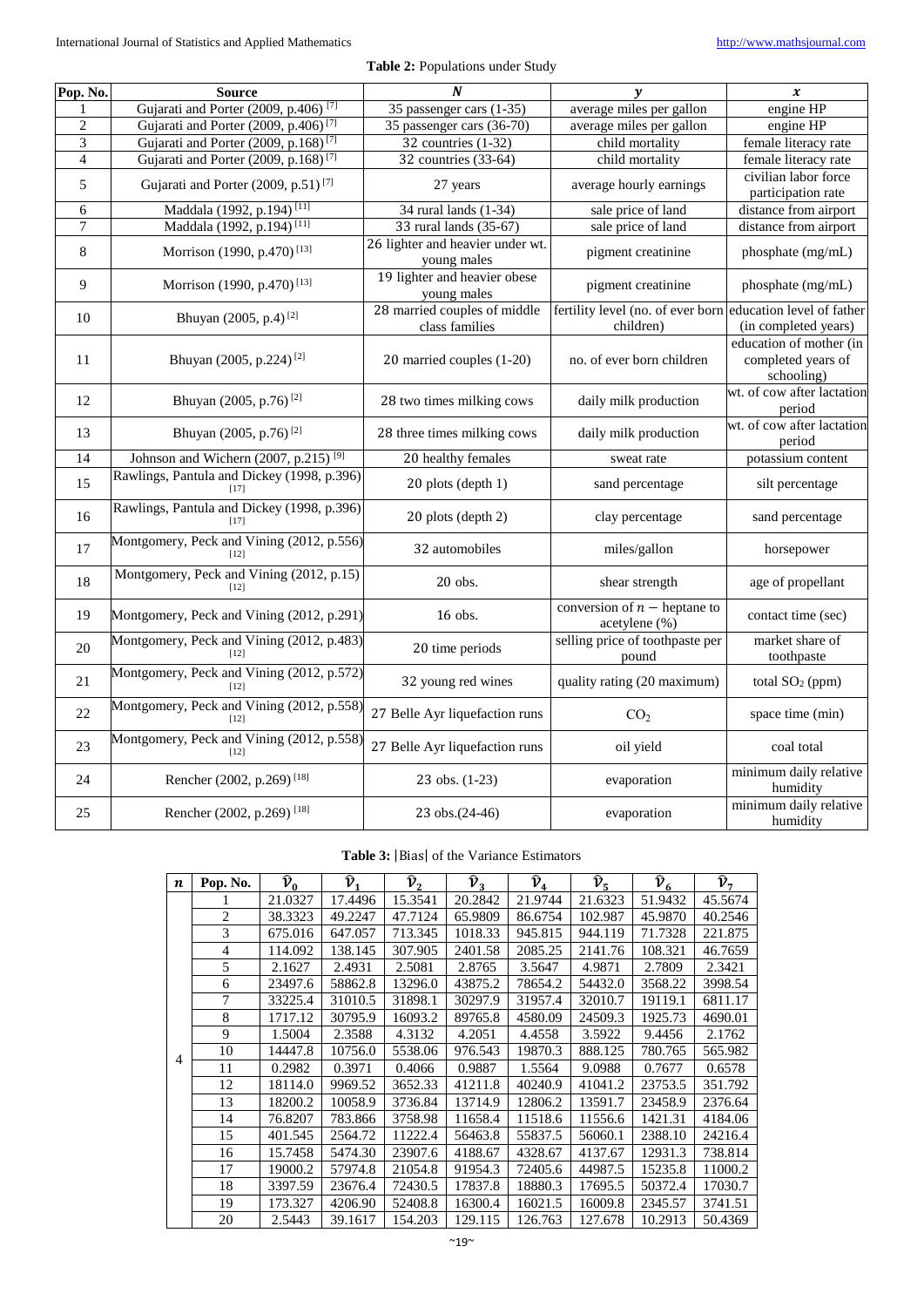|   | 21             | 1049.82 | 671.188 | 52947.5 | 657.610 | 520.921 | 600.637 | 2415.86 | 205.823 |
|---|----------------|---------|---------|---------|---------|---------|---------|---------|---------|
|   | 22             | 28.3902 | 47.4825 | 82.1418 | 151.183 | 144.699 | 146.197 | 85.4957 | 63.6644 |
|   | 23             | 3582.34 | 2746.06 | 1305.13 | 1209.16 | 783.466 | 875.091 | 860.532 | 168.325 |
|   | 24             | 26.6403 | 38.2102 | 55.5485 | 221.616 | 216.799 | 217.824 | 1.6208  | 7.38476 |
|   | 25             | 51.8282 | 88.0455 | 143.816 | 2014.16 | 1990.82 | 1995.82 | 49.3434 | 567.967 |
|   | 1              | 151.647 | 126.043 | 104.771 | 51.7976 | 42.2323 | 43.8569 | 40.1466 | 19.9311 |
|   | $\overline{2}$ | 133.062 | 112.337 | 96.8650 | 623.177 | 562.263 | 566.212 | 6.4158  | 28.0157 |
|   | 3              | 365.746 | 296.534 | 105.674 | 516.341 | 470.950 | 418.930 | 259.705 | 90.0237 |
|   | $\overline{4}$ | 708.017 | 743.815 | 747.287 | 761.228 | 744.851 | 731.839 | 183.934 | 238.651 |
|   | 5              | 68.1716 | 69.6040 | 71.1186 | 3484.99 | 3382.37 | 3418.10 | 32.3621 | 1135.49 |
|   | 6              | 343.041 | 73.1895 | 556.826 | 74952.6 | 73333.7 | 73484.1 | 5360.91 | 248.721 |
|   | 7              | 1137.95 | 1101.36 | 1122.88 | 2003.54 | 1976.41 | 1973.59 | 809.576 | 434.327 |
|   | $\overline{8}$ | 26115.9 | 24814.7 | 22206.8 | 15729.7 | 15764.9 | 15830.8 | 15780.0 | 15628.7 |
|   | 9              | 1.8240  | 2.8816  | 3.5967  | 6.0263  | 6.2981  | 5.3671  | 8.1913  | 1.2153  |
|   | 10             | 10863.7 | 9320.19 | 7287.21 | 8535.27 | 7294.75 | 6841.64 | 11855.1 | 6580.28 |
|   | 11             | 0.3450  | 0.0325  | 0.3253  | 0.1434  | 0.1353  | 0.1292  | 0.0140  | 0.0635  |
|   | 12             | 9207.60 | 8153.85 | 7324.89 | 28415.0 | 27535.8 | 27771.1 | 13074.2 | 8322.12 |
| 6 | 13             | 7613.87 | 8064.27 | 7332.44 | 91152.2 | 90012.8 | 90529.9 | 14120.7 | 4792.34 |
|   | 14             | 962.873 | 909.512 | 470.968 | 7464.91 | 7314.99 | 7319.60 | 161.885 | 254.053 |
|   | 15             | 145.777 | 474.885 | 1981.12 | 17460.9 | 17149.4 | 17144.9 | 317.652 | 310.382 |
|   | 16             | 447.033 | 837.899 | 3932.17 | 1599.55 | 1683.13 | 1557.42 | 498.605 | 406.265 |
|   | 17             | 3019.75 | 6582.80 | 4049.00 | 8294.47 | 5384.50 | 8332.74 | 11368.3 | 9378.57 |
|   | 18             | 1345.32 | 2810.84 | 10930.7 | 12980.8 | 13096.8 | 12708.3 | 1242.59 | 552.673 |
|   | 19             | 382.235 | 637.023 | 3298.20 | 597.669 | 9327.81 | 560.938 | 17646.8 | 1141.82 |
|   | 20             | 1.9327  | 4.8421  | 20.609  | 208.70  | 202.70  | 203.82  | 4.1664  | 3.5353  |
|   | 21             | 3698.22 | 5201.44 | 6271.31 | 4511.08 | 3587.19 | 4239.05 | 13886.3 | 491.034 |
|   | 22             | 9.2127  | 3.1344  | 4.6936  | 45.7729 | 45.8426 | 44.5801 | 4.8722  | 12.6746 |
|   | 23             | 10619.1 | 3141.81 | 4696.35 | 12651.2 | 12445.0 | 12510.1 | 7739.37 | 2100.07 |
|   | 24             | 21.616  | 20.156  | 19.920  | 34.945  | 32.746  | 31.506  | 4.0664  | 10.478  |
|   | 25             | 146.71  | 85.124  | 39.384  | 770.84  | 762.60  | 762.71  | 14.953  | 14.662  |

# **Table 4:** Standard Error of the Variance Estimators

| n | Pop. No.        | $\widehat{\nu}_{\underline{0}}$ | $\hat{\mathcal{V}}_1$ | $\widehat{\nu}_2$ | $\hat{v}_3$ | $\hat{v}_4$ | $\widehat{\nu}_{5}$ | $\widehat{\nu}_{\scriptscriptstyle\rm 6}$ | $\widehat{\mathcal{V}}_7$ |
|---|-----------------|---------------------------------|-----------------------|-------------------|-------------|-------------|---------------------|-------------------------------------------|---------------------------|
|   | 1               | 149.307                         | 153.640               | 151.713           | 209.907     | 178.033     | 196.867             | 61.877                                    | 128.392                   |
|   | $\overline{2}$  | 142.500                         | 152.062               | 172.841           | 163.876     | 155.987     | 176.043             | 103.764                                   | 115.902                   |
|   | $\overline{3}$  | 1755.02                         | 1801.44               | 2032.99           | 6754.08     | 6035.18     | 6212.26             | 1724.08                                   | 1789.64                   |
|   | $\overline{4}$  | 2375.57                         | 2271.01               | 3136.84           | 20180.4     | 16490.7     | 18072.7             | 1573.94                                   | 1488.42                   |
|   | $\overline{5}$  | 40.5210                         | 71.4817               | 72.6410           | 98.2354     | 75.4532     | 102.333             | 34.0987                                   | 45.0084                   |
|   | 6               | 13950.3                         | 27425.5               | 54357.6           | 36791.0     | 47861.7     | 30987.6             | 14987.8                                   | 21098.4                   |
|   | $\overline{7}$  | 607.638                         | 611.362               | 696.181           | 12655.8     | 8936.48     | 9580.39             | 386.681                                   | 538.483                   |
|   | 8               | 6592.27                         | 17836.8               | 48354.8           | 3389.17     | 8954.34     | 12093.3             | 1456.93                                   | 1276.98                   |
|   | 9               | 33.0883                         | 26.1249               | 27.1620           | 36.3235     | 32.4134     | 33.4569             | 23.2602                                   | 25.1957                   |
|   | 10              | 31163.7                         | 41743.9               | 17943.5           | 30987.5     | 42098.6     | 39876.9             | 18154.4                                   | 27654.3                   |
|   | 11              | 0.3847                          | 0.4174                | 0.4511            | 0.5512      | 0.6351      | 0.6340              | 0.3901                                    | 0.2453                    |
|   | $\overline{12}$ | 93117.6                         | 73232.6               | 51948.3           | 55248.2     | 55125.6     | 55196.9             | 11639.2                                   | 33827.5                   |
| 4 | 13              | 9297.24                         | 7308.88               | 15776.1           | 14043.9     | 14001.4     | 14021.1             | 6464.90                                   | 7207.64                   |
|   | 14              | 451.312                         | 1899.07               | 7986.12           | 34840.6     | 34352.7     | 34540.7             | 1269.32                                   | 1769.34                   |
|   | 15              | 924.168                         | 1768.05               | 2623.72           | 47453.1     | 46897.5     | 47350.9             | 1027.48                                   | 39390.1                   |
|   | 16              | 4801.30                         | 16084.7               | 53817.6           | 9017.07     | 8941.35     | 8925.78             | 5742.27                                   | 3224.36                   |
|   | 17              | 17926.7                         | 66166.8               | 59402.7           | 31245.6     | 37852.7     | 35051.2             | 23454.7                                   | 9834.66                   |
|   | 18              | 3143.02                         | 7476.73               | 17758.4           | 3564.28     | 3760.24     | 3747.85             | 5686.16                                   | 2134.42                   |
|   | 19              | 761.726                         | 240.897               | 940.129           | 27186.5     | 26559.7     | 26672.4             | 596.344                                   | 5546.80                   |
|   | $\overline{20}$ | 39.2013                         | 122.223               | 379.802           | 479.641     | 469.572     | 473.548             | 33.5076                                   | 24.7859                   |
|   | $\overline{21}$ | 78516.2                         | 76445.5               | 88272.3           | 80880.0     | 79473.5     | 68153.5             | 20883.2                                   | 61455.7                   |
|   | 22              | 117.360                         | 867.059               | 653.880           | 749.769     | 655.578     | 688.362             | 249.558                                   | 445.117                   |
|   | $\overline{23}$ | 4414.75                         | 7434.98               | 13233.0           | 32651.5     | 18417.9     | 21103.2             | 5073.92                                   | 14847.4                   |
|   | 24              | 382.456                         | 414.144               | 659.666           | 525.340     | 497.440     | 509.714             | 129.325                                   | 305.979                   |
|   | $\overline{25}$ | 492.776                         | 586.812               | 625.160           | 7664.30     | 547.234     | 7598.73             | 385.427                                   | 4088.08                   |
|   | 1               | 59.052                          | 66.9972               | 52.6688           | 139.140     | 105.905     | 117.405             | 51.4699                                   | 52.2680                   |
|   | $\overline{2}$  | 51.8673                         | 66.4237               | 79.3297           | 3460.70     | 3001.78     | 3050.85             | 41.3831                                   | 44.0003                   |
|   | $\overline{3}$  | 551.515                         | 576.703               | 559.439           | 1132.61     | 983.264     | 970.816             | 386.469                                   | 471.623                   |
|   | $\overline{4}$  | 1417.22                         | 1712.54               | 1787.01           | 2000.44     | 1968.66     | 1977.92             | 1370.93                                   | 1644.00                   |
|   | 5               | 22.1831                         | 44.9148               | 416.385           | 3503.93     | 3366.19     | 3442.19             | 20.8241                                   | 24.4205                   |
| 6 | 6               | 362.707                         | 551.473               | 848.027           | 14644.1     | 14193.1     | 14239.9             | 284.461                                   | 280.846                   |
|   | $\overline{7}$  | 19807.1                         | 19086.8               | 20070.4           | 39799.5     | 39680.2     | 39723.3             | 10422.8                                   | 8601.22                   |
|   | $\overline{8}$  | 3313.72                         | 2625.86               | 3326.67           | 29649.0     | 29306.8     | 29648.4             | 2309.91                                   | 2968.66                   |
|   | $\overline{9}$  | 3.8308                          | 4.0559                | 4.5451            | 10.1363     | 10.0115     | 9.0721              | 2.2200                                    | 1.6526                    |
|   | 10              | 15369.6                         | 19736.7               | 25709.0           | 28117.3     | 25843.4     | 27293.2             | 12743.3                                   | 22607.1                   |
|   | 11              | 0.1331                          | 0.1565                | 0.1883            | 0.1794      | 0.1392      | 0.1375              | 0.0856                                    | 0.0424                    |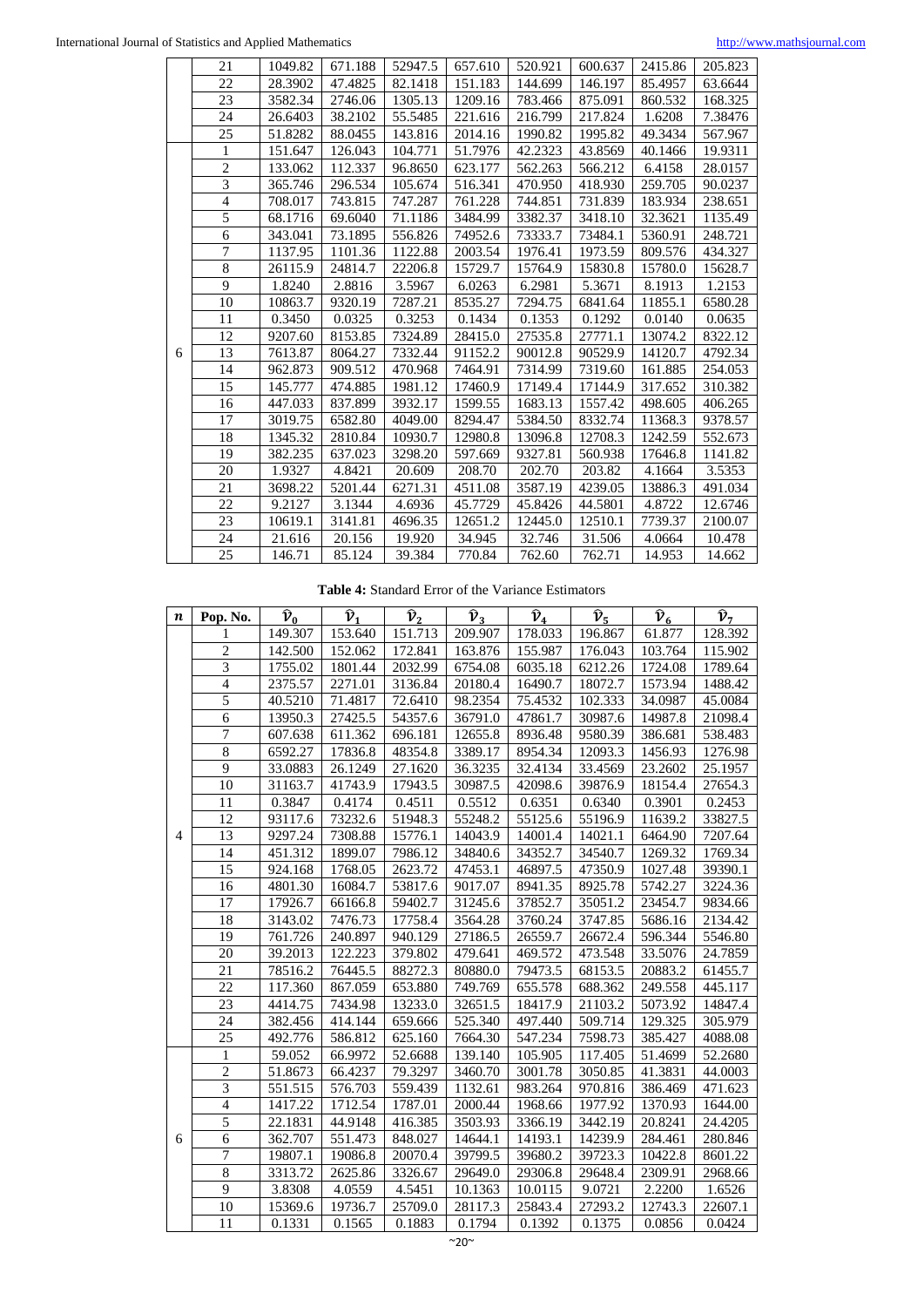| 12 | 13173.7 | 25753.3 | 21878.7 | 14909.1 | 14983.0 | 14698.2 | 10578.2 | 12064.8 |
|----|---------|---------|---------|---------|---------|---------|---------|---------|
| 13 | 29730.4 | 24813.8 | 20638.6 | 22565.4 | 22483.4 | 22398.2 | 2953.28 | 34613.8 |
| 14 | 1129.52 | 3820.32 | 4066.52 | 7964.69 | 7784.60 | 7837.54 | 2656.75 | 3711.01 |
| 15 | 866.799 | 4096.51 | 5051.87 | 22448.7 | 22017.0 | 22126.6 | 2469.23 | 3499.89 |
| 16 | 1778.96 | 4269.06 | 10220.5 | 2182.61 | 2161.08 | 2156.93 | 1976.02 | 1329.02 |
| 17 | 25487.0 | 4924.60 | 22838.3 | 9308.72 | 9008.10 | 9183.33 | 3503.89 | 4164.67 |
| 18 | 9723.60 | 18588.1 | 34985.5 | 13122.5 | 12993.8 | 13033.9 | 10067.2 | 5767.45 |
| 19 | 879.333 | 229.552 | 599.751 | 65107.7 | 62648.8 | 62768.9 | 213.489 | 9651.16 |
| 20 | 11.2000 | 25.3532 | 55.8530 | 169.260 | 163.332 | 164.677 | 17.1275 | 46.5067 |
| 21 | 83895.5 | 69917.4 | 67860.5 | 52828.9 | 49450.8 | 52041.9 | 8881.86 | 41415.1 |
| 22 | 36.4568 | 46.4374 | 62.3225 | 78.6556 | 78.3908 | 76.9139 | 33.1600 | 26.8915 |
| 23 | 4384.78 | 3919.78 | 5309.69 | 3396.61 | 3324.14 | 3320.15 | 2135.37 | 3034.70 |
| 24 | 39.6100 | 47.3533 | 56.4868 | 44.6487 | 41.2821 | 40.2092 | 35.8571 | 21.1180 |
| 25 | 187.504 | 1115.17 | 1151.09 | 1444.48 | 1426.87 | 1431.47 | 100.015 | 555.095 |

**Table 5:** Coverage Rate of the Variance Estimators

| $\boldsymbol{n}$ | Pop. No.       | $\widehat{\mathcal{V}}_{0}$ | $\widehat{\mathcal{V}}_1$ | $\widehat{\mathcal{V}}_2$ | $\widehat{\mathcal{V}}_3$ | $\widehat{\mathcal{V}}_{4}$ | $\widehat{\mathcal{V}}_5$ | $\widehat{\nu}_{\underline{\mathbf{6}}}$ | $\widehat{\mathcal{V}}_7$ |
|------------------|----------------|-----------------------------|---------------------------|---------------------------|---------------------------|-----------------------------|---------------------------|------------------------------------------|---------------------------|
|                  |                | 87.00                       | 67.00                     | 45.00                     | 64.00                     | 58.00                       | 69.00                     | 86.00                                    | 72.00                     |
|                  | 2              | 80.00                       | 68.00                     | 56.00                     | 49.00                     | 73.00                       | 69.00                     | 93.00                                    | 89.00                     |
|                  | 3              | 88.00                       | 68.00                     | 67.00                     | 67.00                     | 56.00                       | 66.00                     | 72.00                                    | 84.00                     |
|                  | $\overline{4}$ | 63.00                       | 52.00                     | 71.00                     | 80.00                     | 54.00                       | 68.00                     | 83.00                                    | 89.00                     |
|                  | 5              | 92.00                       | 61.00                     | 62.00                     | 77.00                     | 86.00                       | 87.00                     | 91.00                                    | 97.00                     |
|                  | 6              | 78.00                       | 86.00                     | 74.00                     | 82.00                     | 79.00                       | 82.00                     | 90.00                                    | 97.00                     |
|                  | 7              | 96.00                       | 90.00                     | 89.00                     | 86.00                     | 87.00                       | 86.00                     | 95.00                                    | 92.00                     |
|                  | 8              | 51.00                       | 65.00                     | 45.00                     | 41.00                     | 41.00                       | 46.00                     | 55.00                                    | 61.00                     |
|                  | 9              | 97.00                       | 85.00                     | 84.00                     | 96.00                     | 92.00                       | 91.00                     | 100.00                                   | 87.00                     |
|                  | 10             | 33.00                       | 24.00                     | 39.00                     | 29.00                     | 24.00                       | 24.00                     | 23.00                                    | 44.00                     |
|                  | 11             | 95.00                       | 81.00                     | 84.00                     | 86.00                     | 85.00                       | 85.00                     | 90.00                                    | 88.00                     |
|                  | 12             | 29.00                       | 31.00                     | 26.00                     | 17.00                     | 12.00                       | 17.00                     | 18.00                                    | 37.00                     |
| 4                | 13             | 26.00                       | 19.00                     | 16.00                     | 17.00                     | 12.00                       | 16.00                     | 24.00                                    | 22.00                     |
|                  | 14             | 20.00                       | 20.00                     | 20.00                     | 85.00                     | 86.00                       | 85.00                     | 95.00                                    | 90.00                     |
|                  | 15             | 87.00                       | 82.00                     | 60.00                     | 78.00                     | 79.00                       | 78.00                     | 89.00                                    | 80.00                     |
|                  | 16             | 20.00                       | 20.00                     | 70.00                     | 67.00                     | 69.00                       | 57.00                     | 89.00                                    | 75.00                     |
|                  | 17             | 42.00                       | 22.00                     | 32.00                     | 30.00                     | 31.00                       | 31.00                     | 37.00                                    | 38.00                     |
|                  | 18             | 88.00                       | 66.00                     | 57.00                     | 80.00                     | 81.00                       | 79.00                     | 91.00                                    | 86.00                     |
|                  | 19             | 25.00                       | 25.00                     | 25.00                     | 90.00                     | 60.00                       | 89.00                     | 100.00                                   | 98.00                     |
|                  | 20             | 66.00                       | 36.00                     | 45.00                     | 30.00                     | 35.00                       | 39.00                     | 90.00                                    | 28.00                     |
|                  | 21             | 39.00                       | 33.00                     | 44.00                     | 41.00                     | 57.00                       | 37.00                     | 49.00                                    | 62.00                     |
|                  | 22             | 95.00                       | 92.00                     | 79.00                     | 85.00                     | 86.00                       | 85.00                     | 100.00                                   | 78.00                     |
|                  | 23             | 51.00                       | 37.00                     | 40.00                     | 61.00                     | 61.00                       | 60.00                     | 73.00                                    | 69.00                     |
|                  | 24             | 91.00                       | 80.00                     | 78.00                     | 70.00                     | 80.00                       | 76.00                     | 87.00                                    | 79.00                     |
|                  | 25             | 92.00                       | 89.00                     | 72.00                     | 67.00                     | 80.00                       | 86.00                     | 90.00                                    | 88.00                     |
|                  | 1              | 91.00                       | 96.00                     | 87.00                     | 90.00                     | 89.00                       | 89.00                     | 98.00                                    | 74.00                     |
|                  | 2              | 89.00                       | 89.00                     | 90.00                     | 83.00                     | 79.00                       | 87.00                     | 96.00                                    | 92.00                     |
|                  | $\overline{3}$ | 94.00                       | 85.00                     | 91.00                     | 89.00                     | 89.00                       | 88.00                     | 90.00                                    | 65.00                     |
|                  | $\overline{4}$ | 81.00                       | 94.00                     | 80.00                     | 92.00                     | 93.00                       | 91.00                     | 95.00                                    | 98.00                     |
|                  | 5              | 97.00                       | 98.00                     | 93.00                     | 93.00                     | 95.00                       | 95.00                     | 94.00                                    | 96.00                     |
|                  | 6              | 60.00                       | 52.00                     | 46.00                     | 80.00                     | 76.00                       | 79.00                     | 95.00                                    | 88.00                     |
|                  | 7              | 98.00                       | 77.00                     | 76.00                     | 88.00                     | 85.00                       | 88.00                     | 94.00                                    | 89.00                     |
|                  | $\,$ 8 $\,$    | 8.00                        | 5.00                      | 12.00                     | 14.00                     | 14.00                       | 19.00                     | 18.00                                    | 23.00                     |
|                  | 9              | 78.00                       | 71.00                     | 65.00                     | 96.00                     | 87.00                       | 86.00                     | 100.00                                   | 89.00                     |
|                  | 10             | 30.00                       | 31.00                     | 38.00                     | 11.00                     | 15.00                       | 19.00                     | 22.00                                    | 41.00                     |
|                  | 11             | 99.00                       | 79.00                     | 69.00                     | 77.00                     | 77.00                       | 76.00                     | 86.00                                    | 83.00                     |
|                  | 12             | 97.00                       | 90.00                     | 94.00                     | 88.00                     | 88.00                       | 86.00                     | 99.00                                    | 95.00                     |
| 6                | 13             | 95.00                       | 90.00<br>81.00            | 91.00                     | 83.00                     | 85.00                       | 88.00                     | 98.00                                    | 100.00                    |
|                  | 14             | 79.00                       |                           | 91.00                     | 97.00                     | 93.00                       | 98.00                     | 100.00                                   | 94.00                     |
|                  | 15             | 21.00                       | 21.00                     | 21.00                     | 76.00                     | 88.00                       | 80.00                     | 83.00                                    | 91.00                     |
|                  | 16             | 65.00                       | 97.00                     | 31.00                     | 98.00                     | 96.00                       | 96.00                     | 100.00                                   | 76.00                     |
|                  | 17             | 16.00                       | 25.00                     | 39.00                     | 25.00                     | 17.00                       | 19.00                     | 35.00                                    | 31.00                     |
|                  | 18<br>19       | 71.00<br>34.00              | 55.00<br>34.00            | 46.00                     | 94.00                     | 83.00<br>91.00              | 86.00<br>90.00            | 99.00                                    | 91.00<br>93.00            |
|                  | 20             | 99.00                       | 90.00                     | 34.00<br>24.00            | 81.00<br>91.00            | 70.00                       | 70.00                     | 100.00<br>98.00                          | 100.00                    |
|                  | 21             | 19.00                       | 39.00                     | 29.00                     | 27.00                     |                             | 34.00                     | 37.00                                    | 43.00                     |
|                  | 22             |                             |                           |                           |                           | 32.00                       |                           |                                          |                           |
|                  | 23             | 87.00<br>94.00              | 84.00<br>94.00            | 81.00<br>95.00            | 89.00<br>91.00            | 95.00<br>91.00              | 91.00<br>93.00            | 100.00<br>99.00                          | 98.00<br>97.00            |
|                  | 24             | 87.00                       | 90.00                     | 77.00                     | 76.00                     | 76.00                       | 76.00                     | 94.00                                    | 78.00                     |
|                  | 25             | 92.00                       | 61.00                     | 70.00                     | 83.00                     | 84.00                       | 83.00                     | 88.00                                    | 85.00                     |
|                  |                |                             |                           |                           |                           |                             |                           |                                          |                           |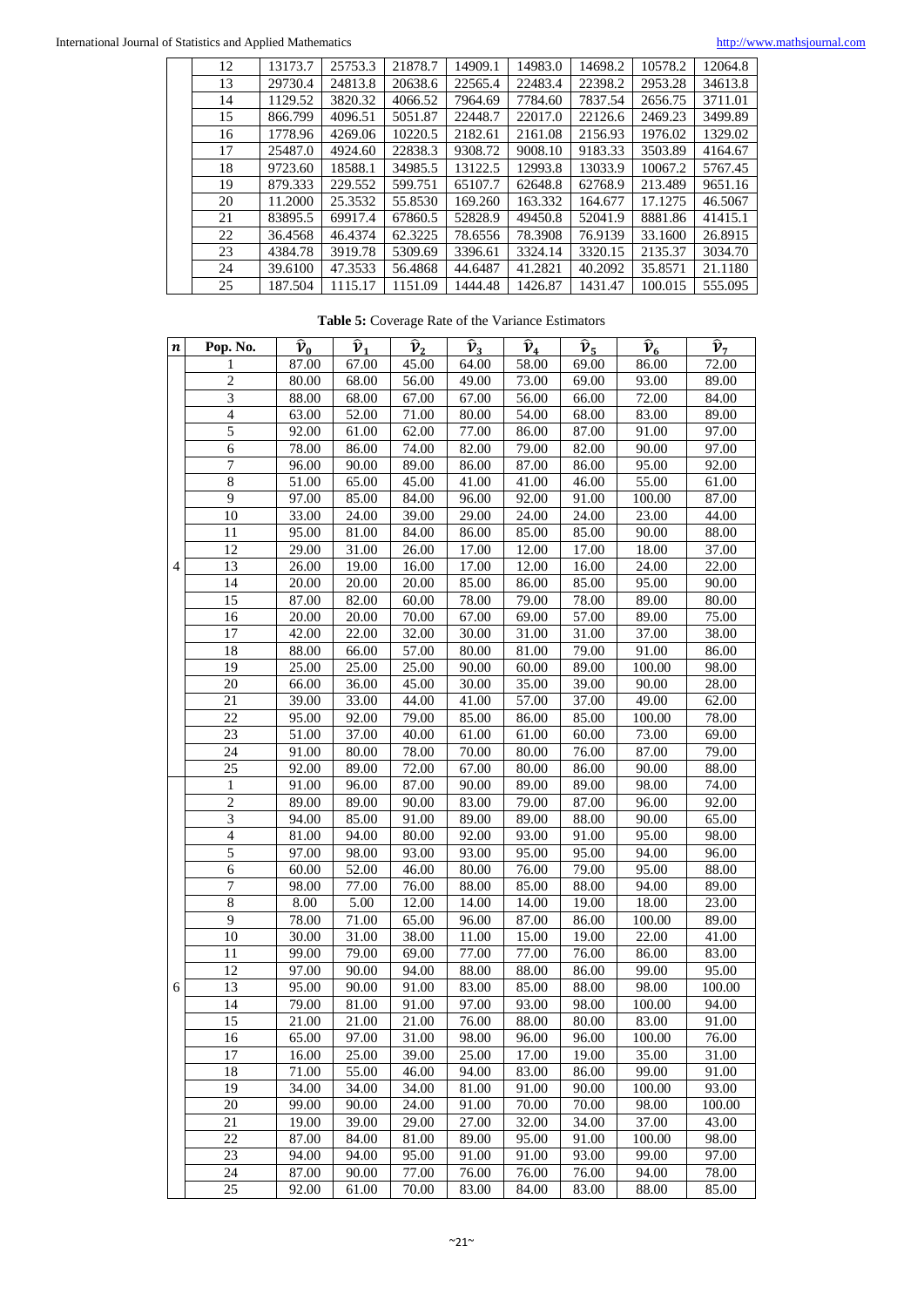|   | $n$ Pop. No.             | $\widehat{\mathcal{V}}_0$ | $\widehat{\mathcal{V}}_1$ | $\widehat{\mathcal{V}}_2$ | $\widehat{\mathcal{V}}_3$ | $\widehat{\mathcal{V}}_4$ | $\widehat{\mathcal{V}}_{5}$ | $\hat{\nu}_{6}$ | $\widehat{\mathcal{V}}_7$ |
|---|--------------------------|---------------------------|---------------------------|---------------------------|---------------------------|---------------------------|-----------------------------|-----------------|---------------------------|
|   |                          | 180.831                   | 183.131                   | 180.405                   | 266.907                   | 227.037                   | 250.659                     | 102.248         | 172.426                   |
|   | $\mathbf{2}$             | 368.929                   | 287.127                   | 326.773                   | 354.897                   | 391.876                   | 395.909                     | 270.985         | 412.098                   |
|   | $\overline{3}$           | 122.802                   | 165.056                   | 140.744                   | 446.722                   | 398.948                   | 410.368                     | 112.691         | 131.524                   |
|   | $\overline{\mathcal{L}}$ | 679.294                   | 485.737                   | 504.957                   | 676.743                   | 553.506                   | 606.027                     | 422.519         | 382.562                   |
|   | 5                        | 215.321                   | 218.243                   | 221.780                   | 176.776                   | 168.990                   | 196.006                     | 111.983         | 125.908                   |
|   | 6                        | 321.556                   | 637.575                   | 1271.96                   | 453.221                   | 1006.89                   | 601.987                     | 678.320         | 534.321                   |
|   | $\overline{7}$           | 948.308                   | 443.757                   | 495.715                   | 8196.32                   | 488.598                   | 6205.18                     | 250.618         | 1966.86                   |
|   | $\overline{8}$           | 250.592                   | 400.136                   | 1126.58                   | 1099.09                   | 987.098                   | 998.546                     | 361.445         | 157.097                   |
|   | $\overline{9}$           | 371.772                   | 488.783                   | 188.663                   | 199.212                   | 278.249                   | 283.321                     | 136.771         | 137.973                   |
|   | 10                       | 127.317                   | 159.779                   | 215.749                   | 140.009                   | 197.123                   | 213.449                     | 109.332         | 146.095                   |
|   | 11                       | 158.369                   | 262.181                   | 276.377                   | 322.981                   | 480.443                   | 984.022                     | 132.666         | 123.665                   |
|   | 12                       | 388.697                   | 302.835                   | 337.912                   | 2270.06                   | 2264.75                   | 2267.91                     | 100.791         | 321.077                   |
| 4 | 13                       | 399.904                   | 511.432                   | 444.322                   | 595.641                   | 593.479                   | 594.636                     | 100.951         | 306.297                   |
|   | 14                       | 1316.52                   | 1420.47                   | 6102.70                   | 25401.7                   | 25051.2                   | 25182.8                     | 1327.53         | 12570.6                   |
|   | 15                       | 217.701                   | 786.260                   | 2770.88                   | 46401.7                   | 45858.8                   | 46298.6                     | 1126.53         | 38319.8                   |
|   | 16                       | 500.867                   | 710.824                   | 2463.67                   | 475.952                   | 415.599                   | 491.589                     | 303.299         | 220.740                   |
|   | 17                       | 428.655                   | 561.775                   | 523.755                   | 567.908                   | 612.564                   | 543.987                     | 550.147         | 233.762                   |
|   | 18                       | 233.262                   | 578.680                   | 1415.12                   | 307.359                   | 310.463                   | 305.814                     | 260.516         | 165.982                   |
|   | 19                       | 535.764                   | 547.409                   | 588.861                   | 1400.59                   | 1456.71                   | 1418.66                     | 403.690         | 441.52                    |
|   | 20                       | 254.655                   | 831.985                   | 657.245                   | 3219.94                   | 3152.95                   | 3179.38                     | 264.652         | 439.66                    |
|   | 21                       | 444.945                   | 431.666                   | 474.384                   | 475.309                   | 495.837                   | 424.232                     | 171.306         | 329.857                   |
|   | 22                       | 139.364                   | 700.456                   | 607.984                   | 882.800                   | 774.879                   | 812.228                     | 304.474         | 518.982                   |
|   | 23                       | 307.358                   | 349.666                   | 251.095                   | 616.990                   | 348.105                   | 398.840                     | 190.945         | 180.367                   |
|   | 24                       | 160.373                   | 222.775                   | 312.875                   | 1055.24                   | 1004.27                   | 1025.88                     | 139.368         | 582.549                   |
|   | 25                       | 538.411                   | 558.319                   | 636.038                   | 9464.37                   | 9322.07                   | 9383.07                     | 464.077         | 492.344                   |
|   | 1                        | 317.786                   | 272.988                   | 237.972                   | 301.296                   | 231.377                   | 254.337                     | 143.332         | 213.520                   |
|   | $\overline{c}$           | 417.328                   | 381.363                   | 465.869                   | 10275.4                   | 8924.33                   | 9067.40                     | 267.696         | 404.238                   |
|   | $\overline{3}$           | 69.8137                   | 71.1789                   | 99.7343                   | 131.316                   | 115.014                   | 111.545                     | 77.4286         | 67.9349                   |
|   | $\overline{4}$           | 84.2123                   | 95.4075                   | 98.3790                   | 115.134                   | 113.223                   | 113.445                     | 74.4056         | 89.3608                   |
|   | $\overline{5}$           | 241.913                   | 349.128                   | 357.115                   | 24773.0                   | 23921.0                   | 24317.1                     | 207.545         | 312.591                   |
|   | $\epsilon$               | 133.088                   | 301.471                   | 310.452                   | 6009.51                   | 5835.95                   | 5853.67                     | 241.918         | 1408.15                   |
|   | $\overline{7}$           | 238.239                   | 249.824                   | 239.853                   | 464.709                   | 462.329                   | 462.600                     | 137.641         | 100.492                   |
|   | $\overline{\bf 8}$       | 96.0217                   | 93.6830                   | 94.3535                   | 122.250                   | 121.381                   | 122.251                     | 95.5910         | 122.543                   |
|   | $\overline{9}$           | 100.006                   | 86.9133                   | 104.652                   | 111.193                   | 111.526                   | 199.391                     | 56.2921         | 63.7669                   |
|   | 10                       | 114.157                   | 152.384                   | 162.074                   | 175.146                   | 162.871                   | 170.661                     | 105.566         | 146.565                   |
|   | 11                       | 288.465                   | 286.699                   | 293.244                   | 144.012                   | 112.044                   | 109.639                     | 67.6463         | 59.5962                   |
|   | 12                       | 211.523                   | 381.122                   | 254.698                   | 215.154                   | 240.188                   | 251.675                     | 88.4507         | 105.275                   |
| 6 | 13                       | 211.988                   | 176.444                   | 146.352                   | 840.310                   | 834.052                   | 836.327                     | 99.6487         | 204.398                   |
|   | 14                       | 154.713                   | 459.663                   | 1384.88                   | 12938.4                   | 12661.1                   | 12710.7                     | 1381.45         | 4606.30                   |
|   | 15                       | 146.310                   | 357.818                   | 903.264                   | 4734.01                   | 665.452                   | 659.397                     | 771.835         | 1663.57                   |
|   | 16                       | 131.551                   | 312.013                   | 785.378                   | 194.070                   | 196.451                   | 190.803                     | 147.873         | 99.6699                   |
|   | 17                       | 225.819                   | 212.858                   | 204.078                   | 109.708                   | 108.278                   | 109.105                     | 100.123         | 98.7487                   |
|   | 18                       | 124.141                   | 237.795                   | 463.630                   | 233.478                   | 233.363                   | 230.263                     | 212.265         | 73.2870                   |
|   | 19                       | 894.421                   | 1234.59                   | 873.537                   | 6472.28                   | 6237.48                   | 6239.81                     | 727.63          | 857.047                   |
|   | 20                       | 126.302                   | 786.836                   | 661.589                   | 2986.17                   | 2892.90                   | 2911.97                     | 215.878         | 649.195                   |
|   | 21                       | 409.535                   | 478.386                   | 364.037                   | 459.463                   | 429.650                   | 452.471                     | 142.844         | 358.914                   |
|   | 22                       | 209.255                   | 168.054                   | 198.509                   | 172.561                   | 172.194                   | 188.569                     | 164.754         | 110.521                   |
|   | 23                       | 378.038                   | 433.057                   | 519.907                   | 404.884                   | 399.611                   | 401.531                     | 249.066         | 352.409                   |
|   | 24                       | 140.009                   | 159.681                   | 185.842                   | 175.919                   | 163.490                   | 158.494                     | 111.967         | 73.1456                   |
|   | 25                       | 377.647                   | 336.038                   | 312.643                   | 278.233                   | 3239.36                   | 3247.59                     | 227.311         | 249.594                   |

#### **Table 6:** Coefficient of Variation of the Variance Estimators

#### **Findings on the Coverage Rate**

The values of the CRs of the nominal 95% confidence intervals for  $\overline{Y}$  based on different variance estimators are compiled in table 5. The results on the achieved CRs give clear indication of improvement in the performance of an estimator as the sample size increases. In the light of this performance measure, the estimators in most of the cases (except  $\hat{V}_6$  and  $\hat{V}_7$ ) appear to be unpredictable and usually bear no resemblance to the nominal rate aimed at. However, interestingly CR achievements in favor of  $\hat{\mathcal{V}}_6$  are 100% for about 8 cases. On the consideration of closeness of the calculated CR to the nominal value 95%,  $\hat{\mathcal{V}}_6$  is sorted out as the best estimator as its achieved CR is the highest in 10 and 12 populations, second highest in 8 and 6 populations and third highest in 5 populations for  $n = 4$  and  $n = 6$  respectively. On this ground,  $\hat{V}_7$  and  $\hat{V}_0$  may be identified as the second and third best estimators respectively.

#### **Findings on the Coefficient of Variation**

The results given in table 6 reveal that, the behaviors of the estimators in respect of the CV are more or less similar to those of the SE. Considering higher CV value as less stability *i.e.,* less accuracy or variability of an estimator towards sampling fluctuations,  $\hat{\mathcal{V}}_6$  may be chosen as the most stable estimator because according to the CV values it remains respectively as the best,